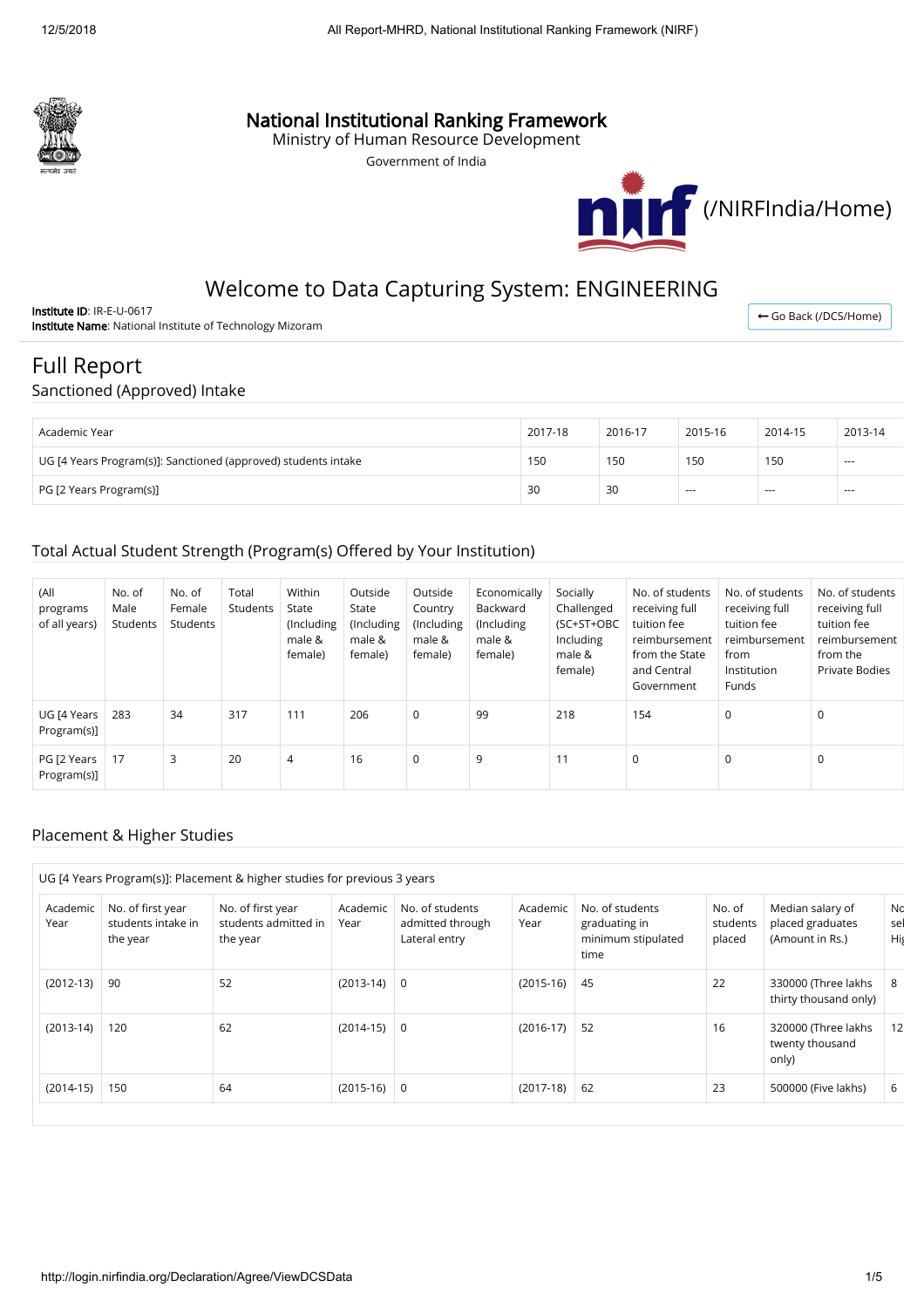| PG [2 Years Program(s)]: Placement & higher studies for previous 3 years |                                                    |                  |                                                          |                                                 |                                                      |                         |  |  |  |
|--------------------------------------------------------------------------|----------------------------------------------------|------------------|----------------------------------------------------------|-------------------------------------------------|------------------------------------------------------|-------------------------|--|--|--|
| No. of first year<br>students intake in the<br>year                      | No. of first year students<br>admitted in the year | Academic<br>Year | No. of students graduating in<br>minimum stipulated time | No. of<br>students<br>placed                    | Median salary of placed<br>graduates (Amount in Rs.) | No. of stu<br>for Highe |  |  |  |
| $\overline{0}$                                                           | 0                                                  |                  |                                                          | 0                                               | 0 (Zero)                                             | 0                       |  |  |  |
| $(2015-16)$ 0                                                            | 0                                                  |                  |                                                          | 0                                               | 0 (Zero)                                             | 0                       |  |  |  |
| 30                                                                       | b                                                  |                  |                                                          | 0                                               | 0 (Zero)                                             |                         |  |  |  |
|                                                                          |                                                    |                  |                                                          | $(2015-16)$ 0<br>$(2016-17)$ 0<br>$(2017-18)$ 5 |                                                      |                         |  |  |  |

### Ph.D Student Details

| Ph.D (Student pursuing doctoral program till 2017-18; Students admitted in the academic year 2018-19 should not be entered here.) |                       |  |             |         |  |  |  |
|-----------------------------------------------------------------------------------------------------------------------------------|-----------------------|--|-------------|---------|--|--|--|
|                                                                                                                                   | <b>Total Students</b> |  |             |         |  |  |  |
| Full Time                                                                                                                         | 31                    |  |             |         |  |  |  |
| Part Time                                                                                                                         | 12                    |  |             |         |  |  |  |
|                                                                                                                                   |                       |  |             |         |  |  |  |
| No. of Ph.D students graduated (including Integrated Ph.D)                                                                        |                       |  |             |         |  |  |  |
|                                                                                                                                   |                       |  |             |         |  |  |  |
|                                                                                                                                   | 2017-18               |  | 2016-17     | 2015-16 |  |  |  |
| Full Time                                                                                                                         |                       |  | 0           | 0       |  |  |  |
| Part Time                                                                                                                         | 0                     |  | $\mathbf 0$ | 0       |  |  |  |

### Financial Resources: Utilised Amount for the Capital & Operational expenditure for previous 3 years

| <b>Financial Year</b>                                                                                                                            | 2017-18                                                                                        | 2016-17                                                                                      | 2015                                                           |
|--------------------------------------------------------------------------------------------------------------------------------------------------|------------------------------------------------------------------------------------------------|----------------------------------------------------------------------------------------------|----------------------------------------------------------------|
|                                                                                                                                                  | <b>Utilised Amount</b>                                                                         | <b>Utilised Amount</b>                                                                       | Utilised /                                                     |
| Annual Capital Expenditure on Academic Activities and Resources (excluding expenditure on buildings)                                             |                                                                                                |                                                                                              |                                                                |
| Library                                                                                                                                          | 0 (Zero)                                                                                       | 156287 (One lakh fifty six thousand<br>two hundred eighty seven)                             | 1216717 (Twelve la<br>usand seven hund                         |
| New Equipment for Laboratories                                                                                                                   | 10004131 (One crore four thousan<br>d one hundred thirty one)                                  | 40829114 (Four crores eight lakhs t<br>wenty nine thousand one hundred<br>fourteen)          | 75769467 (Seven c<br>lakhs sixty nine tho<br>dred sixty seven) |
| <b>Engineering Workshops</b>                                                                                                                     | 378382 (Three lakhs seventy eight t<br>housand three hundred eighty two                        | 14642250 (One crore forty six lakh<br>s forty two thousand two hundred<br>fifty)             | 36925800 (Three c<br>akhs twenty five th<br>ndred)             |
| Other expenditure on creation of Capital Assets (excluding expenditure<br>on Land and Building)                                                  | 4607980 (Forty six lakhs seven tho<br>usand nine hundred eighty)                               | 26459679 (Two crores sixty four la<br>khs fifty nine thousand six hundre<br>d seventy nine)  | 119769550 (Elever<br>ven lakhs sixty nin<br>hundred fifty)     |
| Annual Operational Expenditure                                                                                                                   |                                                                                                |                                                                                              |                                                                |
| Salaries (Teaching and Non Teaching staff)                                                                                                       | 55842763 (Five crores fifty eight lak<br>hs forty two thousand seven hundr<br>ed sixty three ) | 42342699 (Four crores twenty thre<br>e lakhs forty two thousand six hun<br>dred ninety nine) | 34784376 (Three c<br>n lakhs eighty four<br>hundred seventy s  |
| Maintenance of Academic Infrastructure or consumables, other running<br>expenditures etc. (excluding maintenance of hostels and allied services) | 455948 (Four lakhs fifty five thousa<br>nd nine hundred forty eight)                           | 3188696 (Thirty one lakhs eighty ei<br>ght thousand six hundred ninety si<br>X)              | 6566030 (Sixty five<br>housand thirty)                         |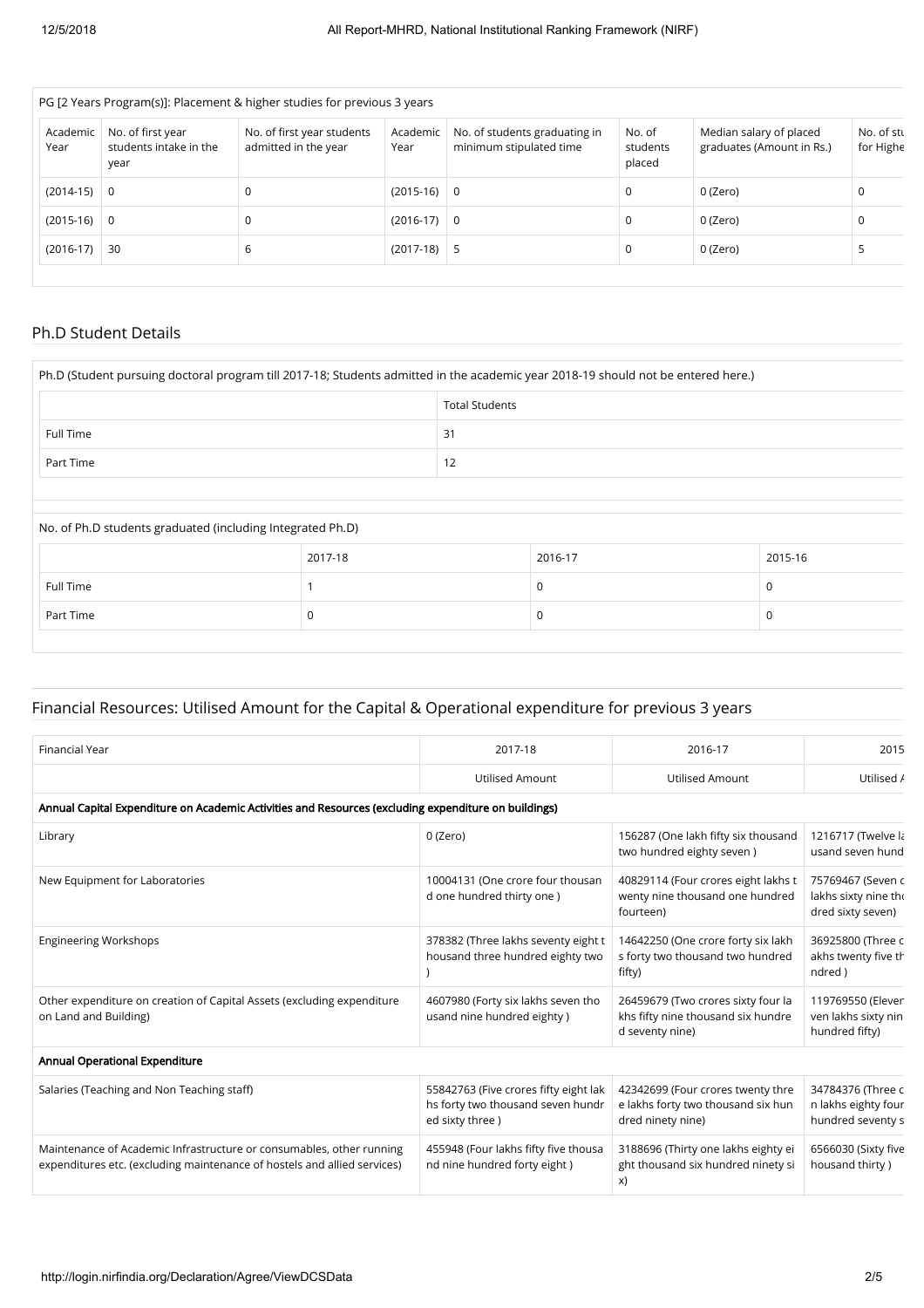| Financial Year                 | 2017-18                                                             | 2016-17                                                   | 2015                                   |
|--------------------------------|---------------------------------------------------------------------|-----------------------------------------------------------|----------------------------------------|
|                                | Utilised Amount                                                     | Utilised Amount                                           | Utilised /                             |
| Seminars/Conferences/Workshops | 137125 (One lakh thirty seven thou<br>sand one hundred twenty five) | 99721 (Ninety nine thousand seve<br>n hundred twenty one) | 316985 (Three lakh<br>and nine hundred |

### IPR

| Calendar year            | 2017 | 2016 | 2015 |
|--------------------------|------|------|------|
| No. of Patents Published |      |      |      |
| No. of Patents Granted   |      |      |      |

### Sponsored Research Details

| Financial Year                              | 2017-18                                 | 2016-17                                                               | 2015-16                   |
|---------------------------------------------|-----------------------------------------|-----------------------------------------------------------------------|---------------------------|
| Total no. of Sponsored Projects             |                                         | 8                                                                     | 4                         |
| Total no. of Funding Agencies               | ∠                                       | Е                                                                     |                           |
| Total Amount Received (Amount in<br>Rupees) | 2010066                                 | 7834193                                                               | 3945000                   |
| Amount Received in Words                    | Twenty lakhs ten thousand sixty si<br>X | Seventy eight lakhs thirty four thousand one hundred ninety thre<br>e | Thirty nine lakhs fo<br>d |

### Consultancy Project Details

| Financial Year                           | 2017-18 | 2016-17 | 2015-1 |
|------------------------------------------|---------|---------|--------|
| Total no. of Consultancy Projects        | 0       |         |        |
| Total no. of Client Organizations        | 0       |         |        |
| Total Amount Received (Amount in Rupees) | 0       |         |        |
| Amount Received in Words                 | Zero    | Zero    | Zero   |

### PCS Facilities: Facilities of physically challenged students

#### 1. Do your institution buildings have Lifts/Ramps?

2. Do your institution have provision for walking aids, includingwheelchairs and transportation from one building to another for handicapped students?

3. Do your institution buildings have specially designed toilets for handicapped students?

### Faculty Details

1. How many faculty members of your institution have received highly reputed national/international awards/recognition from Central government agencies in the previou year (2017-18)?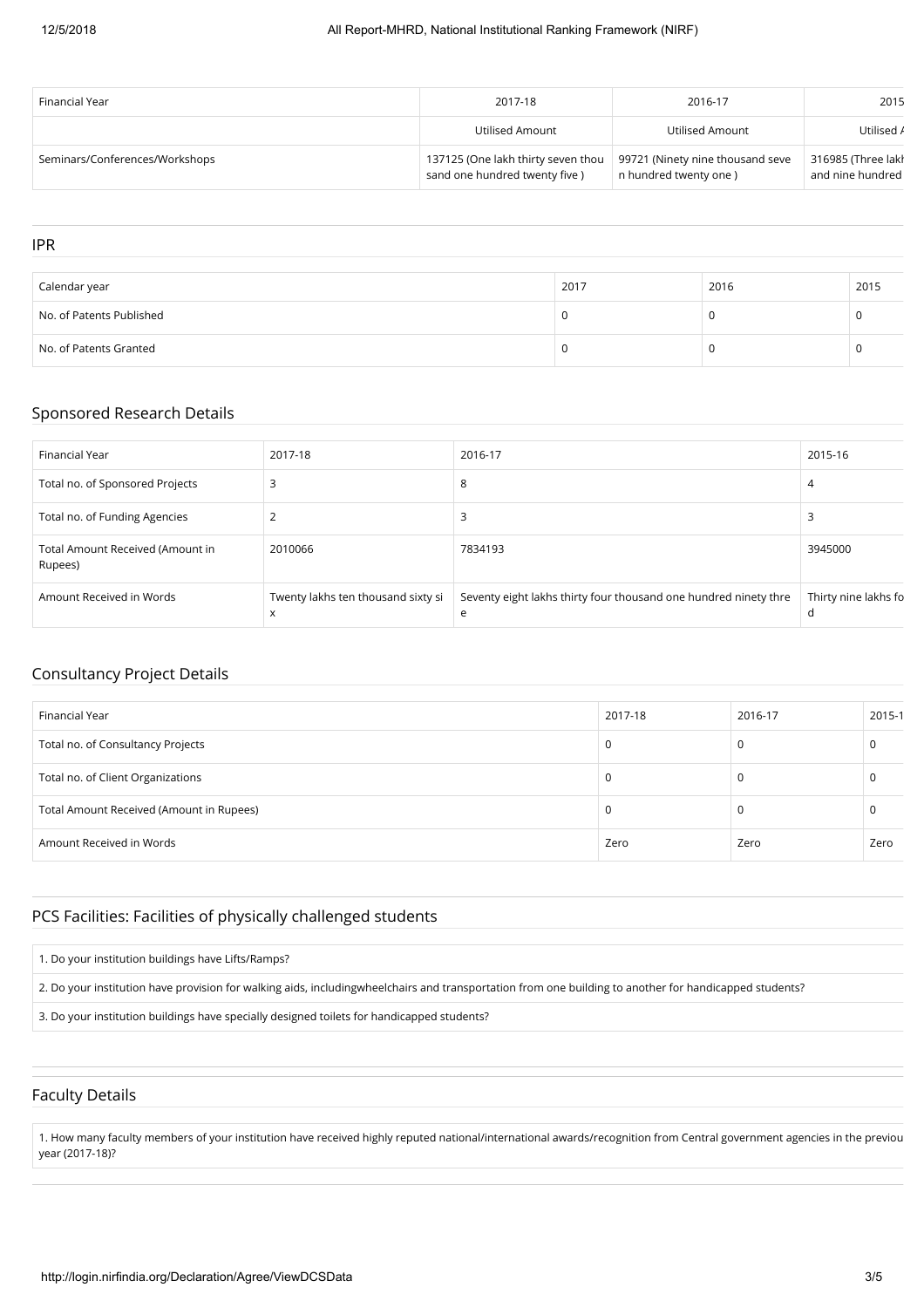| Srno           | Name                          | Age | Designation         | Gender | Qualification | Experience (In<br>Months) | Is Associated<br>Last Year | Currently working<br>with institution? | Joining<br>Date     | Leavin<br>Date           |
|----------------|-------------------------------|-----|---------------------|--------|---------------|---------------------------|----------------------------|----------------------------------------|---------------------|--------------------------|
| $\overline{1}$ | Bordoloi Sushanta             | 26  | Other               | Male   | M.Tech        | 51                        | Yes                        | Yes                                    | 28-07-<br>2014      | ---                      |
| $\overline{2}$ | Sinha Abhijit                 | 31  | Assistant Professor | Male   | Ph.D          | 41                        | Yes                        | Yes                                    | $28 - 12 -$<br>2015 | ---                      |
| 3              | Shukla Alok                   | 44  | Assistant Professor | Male   | Ph.D          | 124                       | Yes                        | Yes                                    | $18-07-$<br>2011    | ---                      |
| 4              | Das Upama                     | 32  | Assistant Professor | Female | M.Tech        | 71                        | Yes                        | Yes                                    | $07-02-$<br>2014    | ---                      |
| 5              | Ngangbam Remika               | 29  | Assistant Professor | Female | M.Tech        | 53                        | Yes                        | Yes                                    | $07-02-$<br>2014    | ---                      |
| 6              | Majumder Goutam               | 31  | Assistant Professor | Male   | M.Tech        | 72                        | Yes                        | No                                     | $01 - 03 -$<br>2014 | 30-06-<br>2018           |
| $\overline{7}$ | Koya P Ajmal                  | 33  | Assistant Professor | Male   | Ph.D          | 84                        | Yes                        | Yes                                    | $18-07-$<br>2011    | ---                      |
| 8              | Singh Konthoujam<br>Gyanendra | 38  | Assistant Professor | Male   | Ph.D          | 101                       | Yes                        | Yes                                    | $12 - 10 -$<br>2011 | ---                      |
| 9              | Roy Bidesh                    | 34  | Assistant Professor | Male   | Ph.D          | 84                        | Yes                        | Yes                                    | $18-07-$<br>2011    | ---                      |
| 10             | Das Ranjita                   | 33  | Assistant Professor | Female | M.Tech        | 84                        | Yes                        | Yes                                    | $18-07-$<br>2011    | ---                      |
| 11             | Deb Bachu                     | 33  | Assistant Professor | Male   | Ph.D          | 80                        | Yes                        | Yes                                    | $29 - 11 -$<br>2011 | ---                      |
| 12             | Koley Chaitali                | 33  | Assistant Professor | Female | Ph.D          | 64                        | Yes                        | Yes                                    | $07 - 01 -$<br>2014 | $\sim$                   |
| 13             | Majumder Suman                | 31  | Assistant Professor | Male   | M.Tech        | 54                        | Yes                        | Yes                                    | $09-01-$<br>2014    | $\sim$                   |
| 14             | De Krishnarti                 | 29  | Assistant Professor | Female | M.Tech        | 54                        | Yes                        | Yes                                    | $22 - 01 -$<br>2014 | ---                      |
| 15             | Ghosh Anumoy                  | 31  | Assistant Professor | Male   | M.E.          | 54                        | Yes                        | Yes                                    | $29 - 01 -$<br>2014 | ---                      |
| 16             | Kumar Ramesh                  | 35  | Assistant Professor | Male   | M.Tech        | 72                        | Yes                        | Yes                                    | $03-02-$<br>2014    | ---                      |
| 17             | Dash Sandeep<br>Kumar         | 33  | Assistant Professor | Male   | M.Tech        | 99                        | Yes                        | Yes                                    | $03-02-$<br>2014    | ---                      |
| 18             | Bhattacharya<br>Anagha        | 34  | Assistant Professor | Male   | M.Tech        | 120                       | Yes                        | Yes                                    | 09-04-<br>2014      | ---                      |
| 19             | Singh Vinay                   | 36  | Assistant Professor | Male   | Ph.D          | 84                        | Yes                        | Yes                                    | $09 - 01 -$<br>2015 | ---                      |
| 20             | Pakray Partha                 | 36  | Assistant Professor | Male   | Ph.D          | 42                        | Yes                        | No                                     | $15 - 01 -$<br>2015 | $10 - 08 -$<br>2018      |
| 21             | Shuchi                        | 38  | Assistant Professor | Female | Ph.D          | 36                        | Yes                        | Yes                                    | $30 - 01 -$<br>2015 | ---                      |
| 22             | Biswas Pabitra<br>Kumar       | 38  | Assistant Professor | Male   | Ph.D          | 132                       | Yes                        | Yes                                    | 09-02-<br>2015      | ---                      |
| 23             | Pal Arunangshu                | 36  | Assistant Professor | Male   | M.E.          | 90                        | Yes                        | No                                     | 08-03-<br>2013      | $03-01-$<br>2018         |
| 24             | Debnath Sukanta               | 32  | Assistant Professor | Male   | M.Tech        | 68                        | Yes                        | Yes                                    | $12 - 03 -$<br>2013 | $\overline{\phantom{a}}$ |